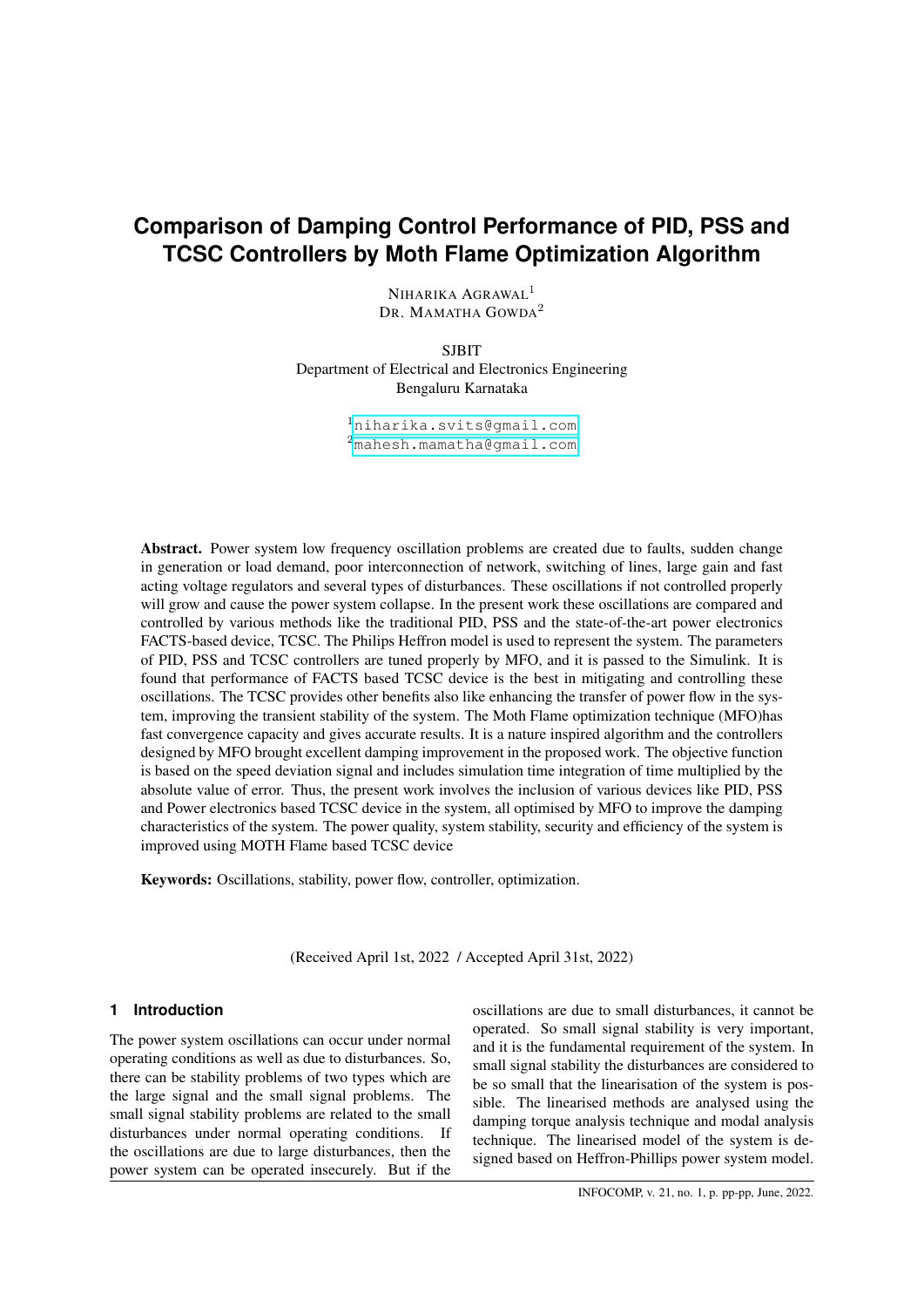The k constants are derived based on linearised model of the system and the values are calculated based on operating condition. The MATLAB simulation is used in similar works [\[14,](#page-7-0) [15,](#page-7-1) [6,](#page-6-0) [13,](#page-7-2) [12,](#page-7-3) [11\]](#page-7-4) and it is performed with different devices and the results are shown in the figures. The oscillations of the system are mitigated using PID, PSS and TCSC devices all based on MFO algorithm. The system time domain characteristics are improved and showed stability against low frequency oscillations. This is a nature inspired algorithm and gives fast and accurate result. The system designed by MFO is quite robust against parameter variations.

## **2 Literature Review**

The TCSC has been optimized by PSO optimization technique to improve the performance, stability, and damping capacity of the system. The structure of TCSC was conventional lead lag structure and the detailed equation relating the impedance and firing angle was used to calculate the net reactance of the line. The time domain simulation showed the improvement in stabilization of various parameters by using the PSO technique [\[16\]](#page-7-5). The modelling of SMIB employing the GA algorithm was used to study the stability enhancement by TCSC. The problem formulation was done using the network, stator rotor and all the other system equations. The gains of the TCSC controller were tuned using genetic algorithm The objective functions used were ISE and ITAE.The time domain results by GA were compared with the results of the parameter without using GA [\[17\]](#page-7-6).The Real coded genetic algorithm was implanted for tuning the parameters of TCSC based system designed using HP model .In the objective function the fitness function was based on eigen value and the area was D shaped .The different operating conditions were analysed and the system eigen values were calculated with all the different conditions. The TCSC based controller was developed using the linearised equations of the system [\[5\]](#page-6-1). The performance of the system was compared using PSO and GA optimization techniques. The controller gains were determined, and the results were compared using both algorithms. The three different loading conditions which are the nominal, the heavy and the medium loading conditions were analysed with change in value of reactance and the change in the values of terminal voltage. The coordination of PSS and TCSC was done for the enhancement of stability. The HP model included various blocks and components of the system in the form of transfer functions for the PSS device and the TCSC device. The objective function used was the deviation in rotor speed and the PSO was used to optimize the parameters of the system

[\[5,](#page-6-1) [4,](#page-6-2) [10,](#page-6-3) [1\]](#page-6-4). The performance of the system was improved based on optimal control theory approaches like the LQR, H-Infinity and LQG controller. The comparison of the system with PSS and LQR based PSS, With PSS, TCSC and LQR based PSS and TCSC was done [\[3,](#page-6-5) [9,](#page-6-6) [8\]](#page-6-7). The analysis of the system based on small signal and the application of PSS in the system for the control of local modes of oscillations and the improvement of stability were discussed.

#### **3 Methodology**

## **3.1 Mathematical Modelling and State Space Representation**

The present power system consists of a synchronous machine including an excitation system. This machine is then connected to infinite bus through a transmission line. The IEEE type ST1 is selected for the excitation control of the system and for the comparison of different controllers in this work. The different components of the schematic diagram of the system are a synchronous machine, exciter, transmission line, local load. The third order model of generator is implemented using simulation which is developed using the stator and rotor winding equations. The mathematical modelling consists of the torque, rotor, stator, and network equations. The nonlinear and complex system model is linearised around an operating point and the following equations are developed after linearising the system.

$$
\dot{\delta} = \omega_B (\omega_m - \omega_{m0}) \tag{1}
$$

$$
\omega_m = \frac{1}{2H} \left( -k_d \left( (\omega_m - \omega_{m0}) + T_m - T_e \right) \right)
$$
 (2)

Where  $\delta$  is rotor angle of generator,  $\omega$  the rotor speed , H stands for the inertia constant of the machine,damping constant is kd.

$$
T_e = E_d^{'} i_d + E_q^{'} i_q + (x_d^{'} - x_q^{'}) i_d i_q \tag{3}
$$

where  $T_m$  is the mechanical torque,  $T_e$  is the electrical torque, id and iq stands for the d-axis and q-axis component of current respectively, E'd and E'q stands for the d-axis and q-axis transient voltage and x'd, x'q stands for the transient reactance of d-axis and q-axis.

The equations governing the system behaviour are:

$$
\Delta P_t = k_1 \Delta \delta + k_2 \Delta E_q' \tag{4}
$$

$$
\Delta E_q = k_3 \Delta E_q' + K_4 \Delta \delta \tag{5}
$$

INFOCOMP, v. 21, no. 1, p. pp-pp, June, 2022.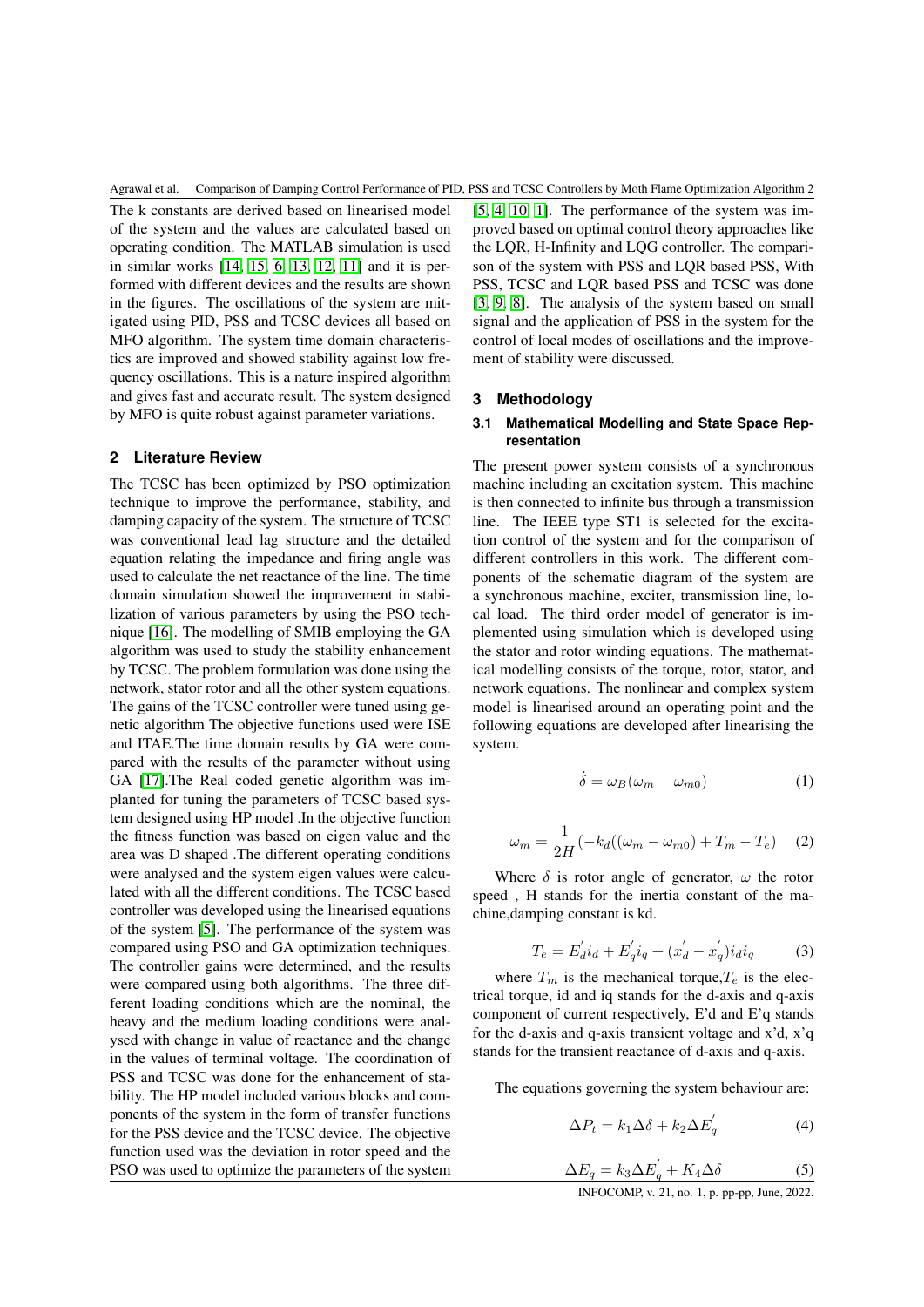Agrawal et al. Comparison of Damping Control Performance of PID, PSS and TCSC Controllers by Moth Flame Optimization Algorithm 3



Figure 1: Schematic Block Diagram Representation of the System

$$
\Delta V_t = k_5 \Delta \delta + k_6 E_q' \tag{6}
$$

#### **3.2 Schematic Block Diagram**

It consists of Heffron -Philips model of the present (SMIB) single or one machine infinite bus system. The system is represented by 6 Heffron Phillips k constants which are k1 to k6. The block diagram consists of two parts. The upper part is the linearised equations of rotor and the lower part of the system is the mathematical modelling of the generator field winding and AVR. The upper loop constitutes the oscillation loop of the system, and the lower part of the system is used to provide the (Te) electromagnetic torque to the system. The electromechanical oscillation loop is constituted by a differential equation of second order. The torque from the lower part of the model is divided into two parts which are the damping torque and the synchronising torque. The PSS provide the adequate torque and the synchronizing torque is contributed by Automatic Voltage Regulator (AVR). In this way using these two types of torques these devices improve the stability of the system by damping the low frequency oscillations [\[7,](#page-6-8) [2\]](#page-6-9).

#### **3.3 State Space Modelling and Representation**

After linearising the system equations, the system is converted into state space model. The model is linearised around a nominal operating point. The system is represented in state space form.The state vector is comprised of angle delta, speed, internal voltage, and field voltage. The control vector is comprised of stabilizing signal of PSS alone and then both PSS and TCSC reactance. The coefficient D and H in the state space stands for mechanical damping and the inertia constant of the machine respectively. The input control vector is first composed of exciter gain and time constants and then in the second modelling of the system the TCSC elements are included. The modelling of the system in state space form is used to identify the location of electromechanical modes of oscillations of the system.

The system is represented in matrix form as

$$
\begin{bmatrix}\Delta\dot{\delta} \\ \Delta\dot{\omega}_m \\ \Delta\dot{E}_q \\ \Delta\dot{E}_{fd}\end{bmatrix} = \begin{bmatrix}0 & 0 & 0 & 0 \\ \frac{-K_1}{2H} & \frac{-D}{2H} & \frac{-K_1}{2H} & 0 \\ \frac{-K_4}{2H} & 0 & \frac{-1}{T'q_0k_3} & \frac{1}{T'd_0} \\ \frac{-K_4k_5}{T_A} & 0 & \frac{-K_AK_6}{T_A} & \frac{-1}{T_A}\end{bmatrix} \begin{bmatrix}\Delta\delta \\ \Delta\omega_m \\ \Delta E_q \\ \Delta E_{fd}\end{bmatrix} + \begin{bmatrix}0 \\ 0 \\ 0 \\ 0 \\ \frac{-1}{T_A}\end{bmatrix}U
$$
\n
$$
(7)
$$

#### **3.4 Moth Flame Algorithm (MFO)**

MFO is proposed in the present work to optimize the parameters of different devices. It is an algorithm based on population where the moths are the solutions, and the positions of moth are the variables of problem. The space where the moth can fly can be 1 dimensional, two or three dimensional and hyper dimensional also. The traverse orientation method is used here for navigation. The optimization is done by MFO after the mathematical modelling of the insects which are trapped in spiral shaped deadly path. The moths should be capable of flying around and reach to light sources which is achieved by using a logarithmic type of spiral. The D is the distance between the moth and the corresponding flame of moth. The novel MFO metal heuristic optimization algorithm was proposed by Seyedali Mirjalili. This algorithm provides excellent computational results and outperforms the convergence characteristics of other algorithms.It is used in solving many challenging and competitive problems of power systems and other related areas.



Figure 2: Moth Flame Optimization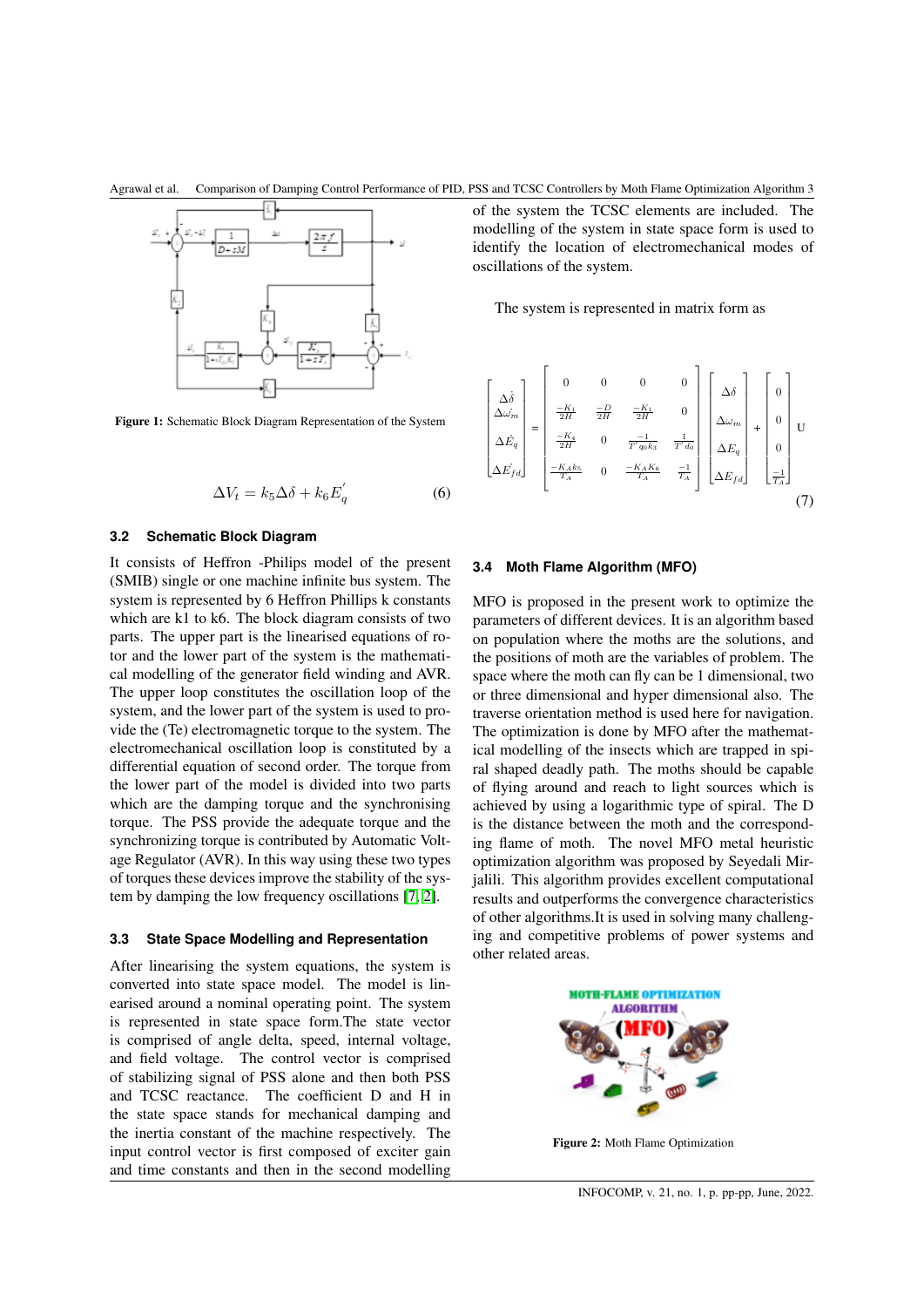Agrawal et al. Comparison of Damping Control Performance of PID, PSS and TCSC Controllers by Moth Flame Optimization Algorithm 4

## **4 Simulation Diagrams**

## **4.1 System without any controller**

The simulation diagram includes the various blocks like transfer function, 6 k constants, gain block, add representing the single machine infinite bus system dynamics, scope, display, go to and from. The exciter gains and time constants are 50 and 0.05 seconds respectively. The simulation diagram includes the objective Function. For the present work the objective function is the integral time absolute error (ITAE). ITAE is the most popular performance index to solve the optimization problems. The input signal to all the devices is the deviation in rotor speed. The output signal from the device obtained after optimization is stabilising signal which is then passed to the system. The parameters are optimized for all the three controllers using MFO algorithm and the system is properly tuned.



Figure 3: System Without Any controller

#### **4.2 System with PID Controller**

Proportional Integral Derivative (PID) controller is the most widely used controller in industries due to its easy to use and simplicity characteristics. Because of flexibility and results it is used in the variety of engineering applications. The PID controller has three main blocks components which are the Proportional block(P), the Integral block (I) and the Derivative block (D). The transfer function of PID includes these three blocks. The PID controller can be considered as a type of phase lead lag compensator Proper tuning of PID is important for achieving good results by the controller. There are different methods of tuning the PID controllers which are the analytical, heuristic, frequency response and optimization algorithms methods First, the PID controller optimized by MFO is installed to improve the damping



Figure 4: System With PID Controller

characteristics of the system. Then the system is tested with other controllers again optimized by MFO.

The MFO results for PID after optimization are: At iteration 2 ,4,6,8,10,12 the best fitness is 0.076446,0.07616, 0.076105, 0.076001,0.076001, 0.076001 respectively. The MFO best solution is 10.7004, 15, 0. The objective function best optimal value by MFO is 0.076001.

#### **4.3 System with PSS Controller**

PSS are implemented in the system to damp the local modes of oscillations by providing suitable damping torque to the system. The equilibrium between the two torques which are the synchronising torque and the damping torque is disturbed due to disturbances. AVRS were used in the system for the problems of low frequency oscillations, but it does not provide the required damping torque due to high gain and fast acting nature. It provided sufficient synchronising torque but lacked the damping torque. So, PSS was added with AVR to provide the necessary damping torque to the system and the combination of AVR and PSS provided both torques. The two torques are necessary otherwise the lack of synchronising torque lead to non-oscillatory instability and the lack of second one damping torque results in the problems of low frequency oscillations. The different blocks of PSS are the wash out filter block, the gain of the stabiliser, the lead -lag compensator block and the limiter. The values of 6 k constants of the system with PSS are calculated after linearising the system equations. PSS can be used in combination with PID and is termed as PID-PSS controller. The PSS parameter can be obtained by various approaches like the pole placement, phase compensation, variable structure method and different optimization methods. In the present work the parameters of the PSS are tuned by MFO algorithm.

The MFO results for PSS after optimization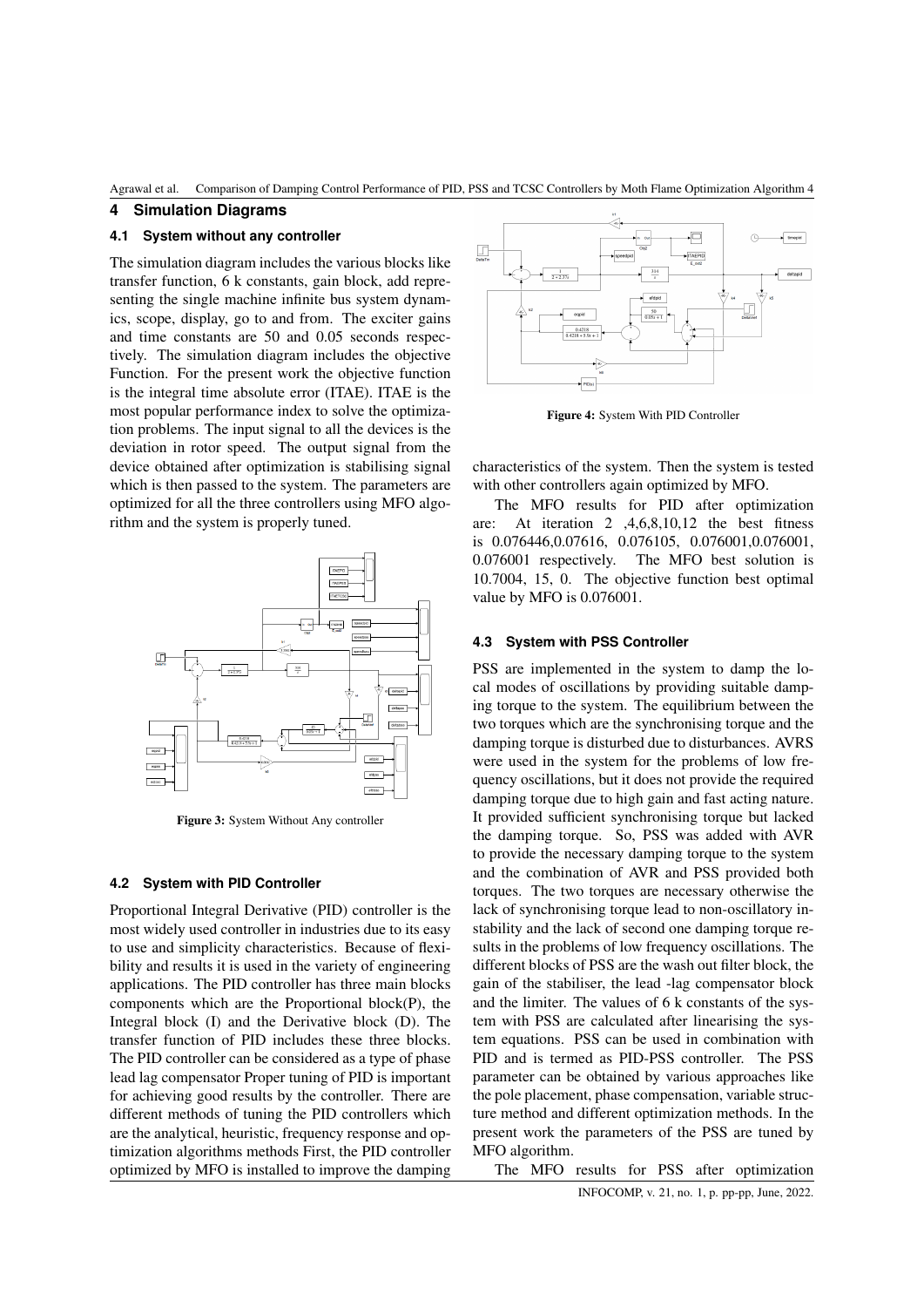



Figure 5: System with PSS Controller

are: At iteration 2,4,6,8,10,12 the best fitness is 0.0032845, 0.0032758, 0.0032367, 0.0032354 ,0.003235, 0.0032206 respectively. The MFO best solution is 1.7802, 6.293,0. 001.The objective function best solution by MFO is 0.0032206

#### **4.4 System with TCSC Controller**

The TCSC is added in the system to damp the interarea modes of oscillations. TCSC in addition to damping the system oscillations provide the control of flow of active power (AP) in the system. This is done by varying the impedance of the line according to firing angle. The TCSC circuit consists of a series capacitor in parallel with a TCR which is the thyristor-controlled reactor. The values of TCSC inductor and capacitor should be properly chosen to have both the inductive and capacitive working regions. The TCSC should not be operated in the resonance region. The TCSC provides the variable compensation in place of fixed compensation by series capacitor. The TCSC is designed on the conventional lead lag type of structure. The input signal given to the controller is the rotor speed deviation and the output signal is conduction angle. The TCSC controller consists of a wash out block, a gain block, lead lag compensator blocks. The same Heffron-Phillips model is used to represent the system. But now in the k constants the reactance of TCSC is added in the reactance of the SMIB system. Due to the inclusion of FACTS device the three new constants are generated in the HP model which are kp,kq and kv.

$$
\Delta P_t = k_1 \Delta \delta + k_2 \Delta E_q' + k_p \Delta X_{TCSC}
$$
 (8)

$$
\Delta E_q = k_3 \Delta E_q' + K_4 \Delta + k_q \Delta X_{TCSC} \tag{9}
$$



Figure 6: System With TCSC Controller

$$
\Delta V_t = k_5 \Delta \delta + k_6 E_q' + K_v \Delta X_{TCSC} \qquad (10)
$$

After the inclusion of TCSC the equations are

$$
K_p = \frac{-\partial P_t}{\partial X_{TCSC}}
$$
 (11)

$$
K_q = \frac{-\partial E_q}{\partial X_{TCSC}}
$$
 (12)

$$
K_v = \frac{-\partial V_t}{\partial X_{TCSC}}
$$
 (13)

The State Space Representation of the system after TCSC inclusion is

$$
\begin{bmatrix}\Delta\dot{\delta}\\\Delta\dot{\omega_m}\\\Delta\dot{E_q}\\\Delta\dot{E_q}\end{bmatrix}=\begin{bmatrix}0 & 0 & 0 & 0\\ -\frac{K_1}{2H} & \frac{-D}{2H} & \frac{-K_1}{2H} & 0\\ -\frac{K_4}{2H} & 0 & \frac{-1}{T'q_0k_3} & \frac{1}{T'd_0}\\ -\frac{K_4}{T_A} & 0 & -\frac{K_4K_6}{T_A} & \frac{-1}{T_A}\end{bmatrix}\begin{bmatrix}\Delta\delta\\ \Delta\omega_m\\ \Delta E_q\\ \Delta E_q\\ \Delta E_f\\ \Delta E_f\\ \Delta E_f\\ \end{bmatrix}+\begin{bmatrix}0 & 0\\ 0 & \frac{-K_2}{2H}\\ 0 & \frac{-K_4K_6}{2H}\\ 0 & \frac{-K_4K_6}{T_A}\end{bmatrix}\begin{bmatrix}V_{PSS}\\U_{PSS}\\ \Delta X_{TCSC}\end{bmatrix}
$$

(14)

The MFO results for TCSC after optimization are: At iteration 2,4,6,8,10,12 the best fitness is 0.0032175, 0.0032175,0.003217,0.0032167,0032167,0.

0032167.The MFO best solution is 14.9901 5.10658 10.6314 6.41476 12. 1727.The objective function best solution obtained by MFO is: 0.0032167

## **5 Performance Analysis and Results**

The parameters of all the controllers have been optimized by MFO as shown above. The design requirements of the system are the minimum rise time, settling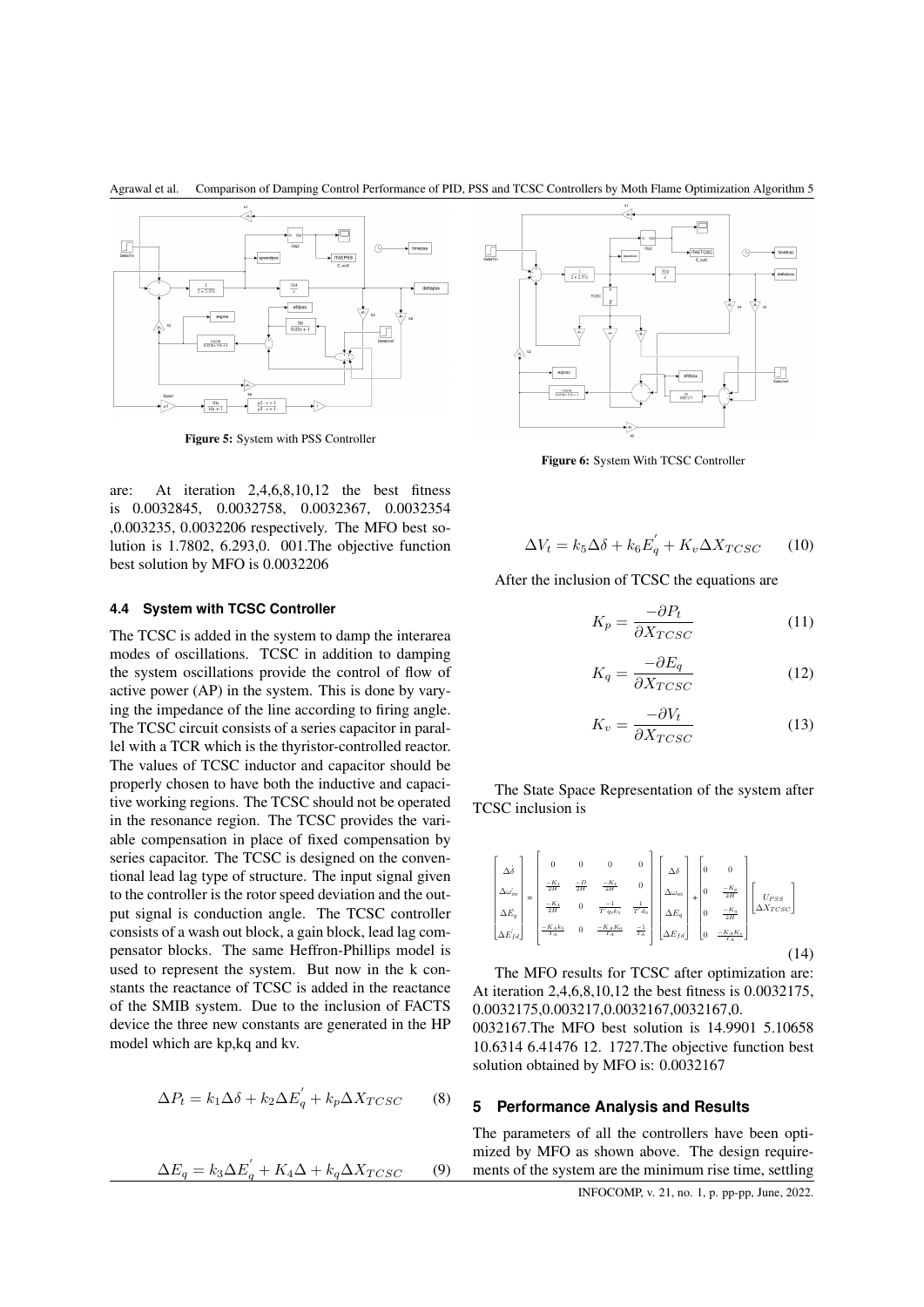



Figure 7: Plotting the deviation in Rotor Angle with different Controllers



Figure 8: Plotting the deviation in Rotor Speed with different Controllers

time and overshoot. These parameters are observed in the plot of variation given below. The simulation is done on MATLAB and the response of the system with different controllers are compared in these figures.

The time domain simulation results of different state variables without and with different controllers are plotted from fig 7 to fig 10. From the results the stability of the system is seen to be improved using PID, PSS and TCSC based controllers. In the figures 7,8,9,10 the comparison of improvement by different controllers is visible. The parameters of PID, PSS and TCSC have been optimized by MFO and passed to the simulation. The TCSC controller is seen to be best in improving the system performance. The damping ratio reaches the de-



Figure 9: Plotting the deviation in Field Voltage with different Controllers



Figure 10: Plotting the deviation in Internal Voltage with different **Controllers** 

sired point on using the different controllers. These figures are plotted for one operating conditions. By changing the values of P and Q for other loading conditions these figures can be plotted again. There is improvement in settling time and overshoot from the response of various parameters. All the different controller parameters are properly tuned by MFO. The performance capability of the system with PID, PSS and TCSC based controllers is better than the system without any controller. The power transfer capacity of the system is also improved due to the inherent property of power flow control by TCSC. The damping capacity of the system is enhanced due to enhancement of power flow by TCSC. [14,15]

## **6 Variation of objective function with different controllers**

The objective function used in the present work is time integral which includes the absolute value of the error (ITAE). The input given to different controllers is the rotor speed deviation signal and the output obtained from the devices is the stabilizing signal which is then given to the system. The integration is taken over 0 to the time range of simulation. This speed deviation signal is so selected as the oscillations in the system are reflected in the generator rotor angle variations. The aim of the optimalization algorithm is to minimise the objective function so that the setting time, overshoot, and other time domain characteristics of the system are improved using different controllers. The other different objective functions like the Integral Square Error (ISE) can also be taken into consideration. The ITAE is taken in the present work than the ISE objective function because ISE takes into consideration only the error and no significance is given to time. The ITAE objective function considers both the error and time so that the oscillations will die out faster.

From the plot of objective function of the system without and with different types of controllers opti-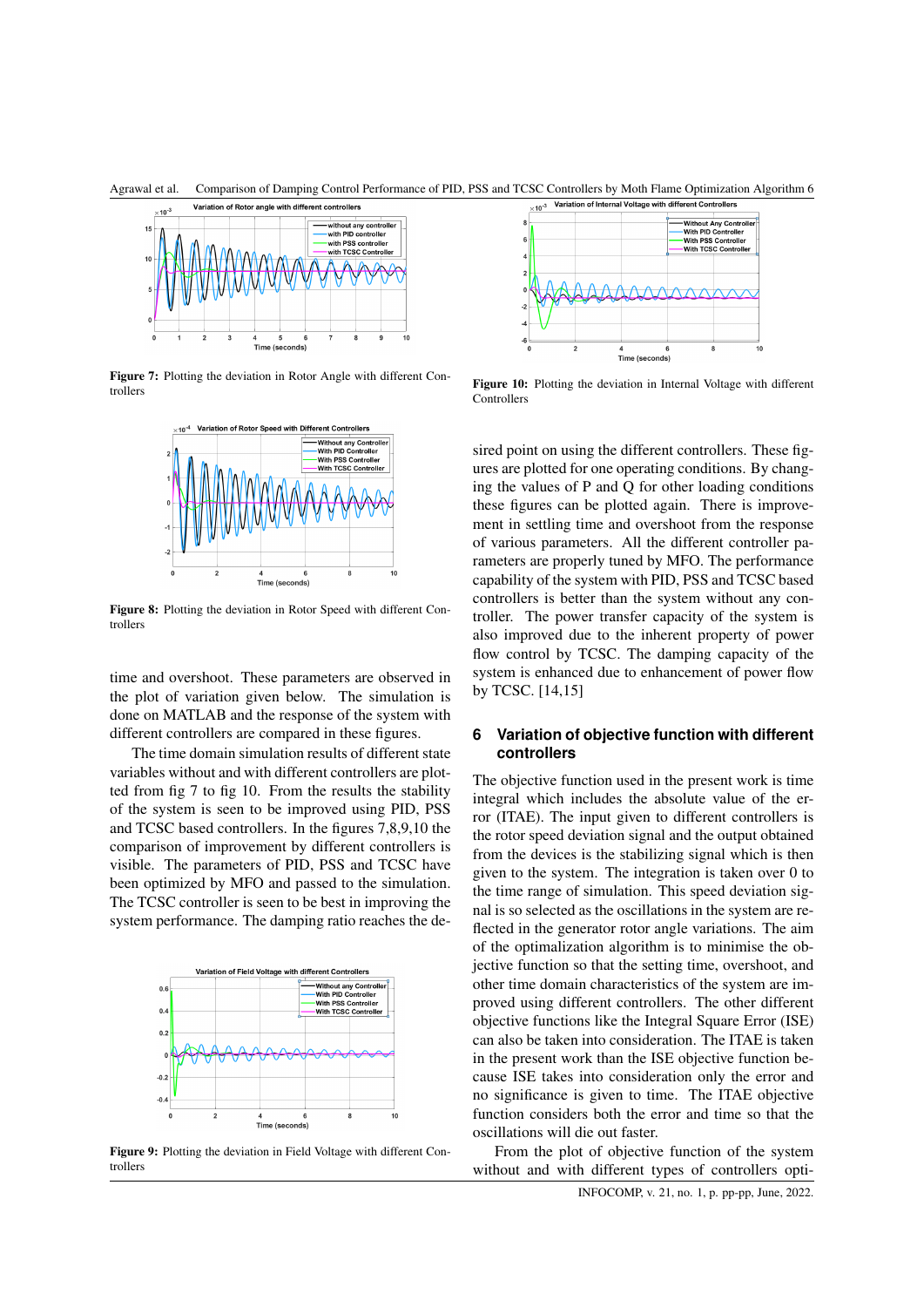Agrawal et al. Comparison of Damping Control Performance of PID, PSS and TCSC Controllers by Moth Flame Optimization Algorithm 7

**References**



Figure 11: Plotting the Objective Function

mized by MFO it is seen that the results are best with the TCSC based controller. This device settles the objective function faster and has good characteristics. The objective function designed by ITAE die the oscillations of the system to the best using power electronics-based device. In the present work the ITAE objective function is used as in the ISE objective function only the error is taken into consideration and time is given no importance. But for the stability problems both the overshoot and settling time should be less so ITAE is better objective function.

# **7 Conclusion and Future work**

In the present work the damping performance of the system is improved using different controllers optimized by MFO and the comparison of various results are given in above fig 7 to fig 10. The parameters have been properly tuned by MFO and the objective function is calculated and plotted in fig 11. The TCSC controller designed by Lead lag structure is found to be the best in damping capacity and the oscillations are seen to die out faster. The ITAE objective function is taken as it includes both the error and the time of simulation. The power flow capacity of the system and transient stability is also improved due to the basic characteristic of the TCSC. The system is now robust and the system eigen values are shifted to the left half of the s-plane due to damping capacity enhancement by different controllers The control efforts are significantly minimised using MFO based controllers. The various state variables are settled, and the oscillations die out as shown in figures. The MFO optimization algorithm is nature inspired and has remarkable computational and optimization capacities. This work can be extended to multimachine system with MFO. The system can be checked with the application of disturbances and the dynamic performance can be analysed. The system can be designed using a higher order synchronous generator.

## <span id="page-6-4"></span>[1] Jokarzadeh, M., Abedini, M., and Seifi, A. Improving power system damping using a combination of optimal control theory and differential evolution algorithm. *ISA Transactions*, 90:169–177, 2019.

- <span id="page-6-9"></span>[2] Karabutov, N. Structural identifiability of nonlinear dynamic systems under uncertainty. *International Journal of Intelligent Systems and Applications*, 12(1):12, 2020.
- <span id="page-6-5"></span>[3] Latif, S., Dola, F. F., Afsar, M., Esha, I. J., and Nandi, D. Investigation of machine learning algorithms for network intrusion detection. *International Journal of Information Engineering & Electronic Business*, 14(2), 2022.
- <span id="page-6-2"></span>[4] Mondal, D., Chakrabarti, A., and Sengupta, A. Optimal tuning of pss and tcsc controllers in a multimachine power systems using pso algorithm. *International Journal of Engineering Research and Industrial Applications*, 3(3):259–276, 2010.
- <span id="page-6-1"></span>[5] Mondal, D., Chakrabarti, A., and Sengupta, A. Small signal stability improvement and congestion management using pso based tcsc controller. *ACEEE Int. J. on Control System and Instrumentation*, 2(03), 2011.
- <span id="page-6-0"></span>[6] Nunes, R. D., Rosa, R. L., and Rodríguez, D. Z. Performance improvement of a nonintrusive voice quality metric in lossy networks. *IET Communications*, 13(20):3401–3408, 2019.
- <span id="page-6-8"></span>[7] Panda, S., Padhy, N., and Patel, R. Robust coordinated design of pss and tcsc using pso technique for power system stability enhancement. *Journal of Electrical Systems*, 3, 06 2007.
- <span id="page-6-7"></span>[8] Panda, S. and Padhy, N. P. Power system with pss and facts controller: Modelling, simulation and simultaneous tuning employing genetic algorithm, 2007.
- <span id="page-6-6"></span>[9] Panda, S., Swain, S., Baliarsingh, A., and Ardil, C. Optimal supplementary damping controller design for tcsc employing rcga. *International Journal of Computational Intelligence*, 5(1):36– 45, 2009.
- <span id="page-6-3"></span>[10] Rath, D., PKACE, B., Barpanda, N., and GIET, G. A tcsc based controller design using pso to improve the transient stability of a smib power system.